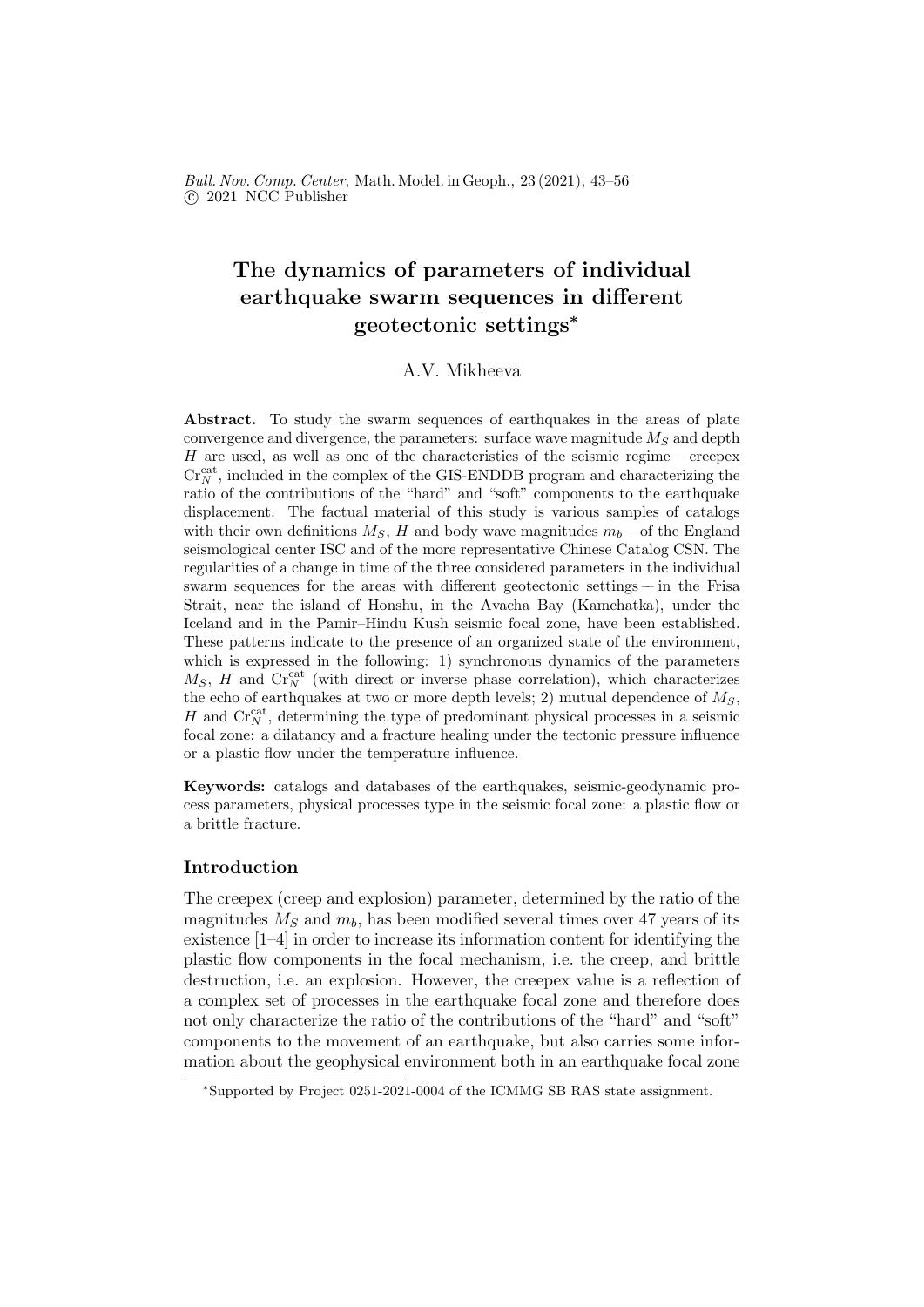and in the volume covered with the seismic wave propagation routes. The magnitudes  $M_S$  (or  $m_B$ ) and  $m_b$  formative the creepex for the same event are determined by different types of waves in different frequency ranges:  $M_S$  – by the interference surface waves with a period of 20 s at distances of 20–160 $\degree$ ;  $m_b$  – by the volumetric longitudinal waves with a period in the range of 0.3–3 s at distances of 15–100°;  $m_B$ — by the volumetric longitudinal and transverse waves with a period of up to 5 s, where  $m_B$  is defined instead of  $M<sub>S</sub>$  for most deep events. This is known [3] about the statistically significant effect:

- on the creepex reduce: a high level of tectonic stresses in a seismic focal zone and the upthrust-downthrow component of the slip;
- on the creepex increase: a low level of tectonic stresses, predominance of a shift component of the slip, the high spreading rate, a large focal zone size and a relatively high temperature of a material.

In this study, in the environment of the GIS-ENDDB program [5], the data are prepared for studying seismic swarms: selection of the most informative catalogs (by the assessment of their completeness and representativeness), selection of tectonic regions and depth range, identification of seismic swarms in a seismicity map (if necessary, the statistical methods are used to identify the events grouping in time and distance [5]) and the calculation of the modified creepex parameter  $\mathrm{Cr}_N^{\mathrm{cat}}$  [4] for the resulting earthquakes set. After that, the data for each swarm are studied according to the graphs of  $Cr_N^{\text{cat}}(t)$  changes versus the  $M_S(t)$  and  $H(t)$  changes; the patterns of their joint dynamics are traced at different stages of the seismic source development, new factors are revealed that affect the creepex change. Among the patterns of change in  $\mathrm{Cr}_N^{\mathrm{cat}}(t)$ ,  $M_S(t)$ , and  $H(t)$  is the synchronicity of these graphs observed in a number of cases, i.e. a coincidence of the frequencies of their oscillations, both in-phase and anti-phase. Thus, dozens of swarms were investigated in the areas with different geotectonic settings, from which those were selected in which the described regularities of changes



Figure 1. The location of the earthquakes swarms selected for the research in the GIS-ENDDB map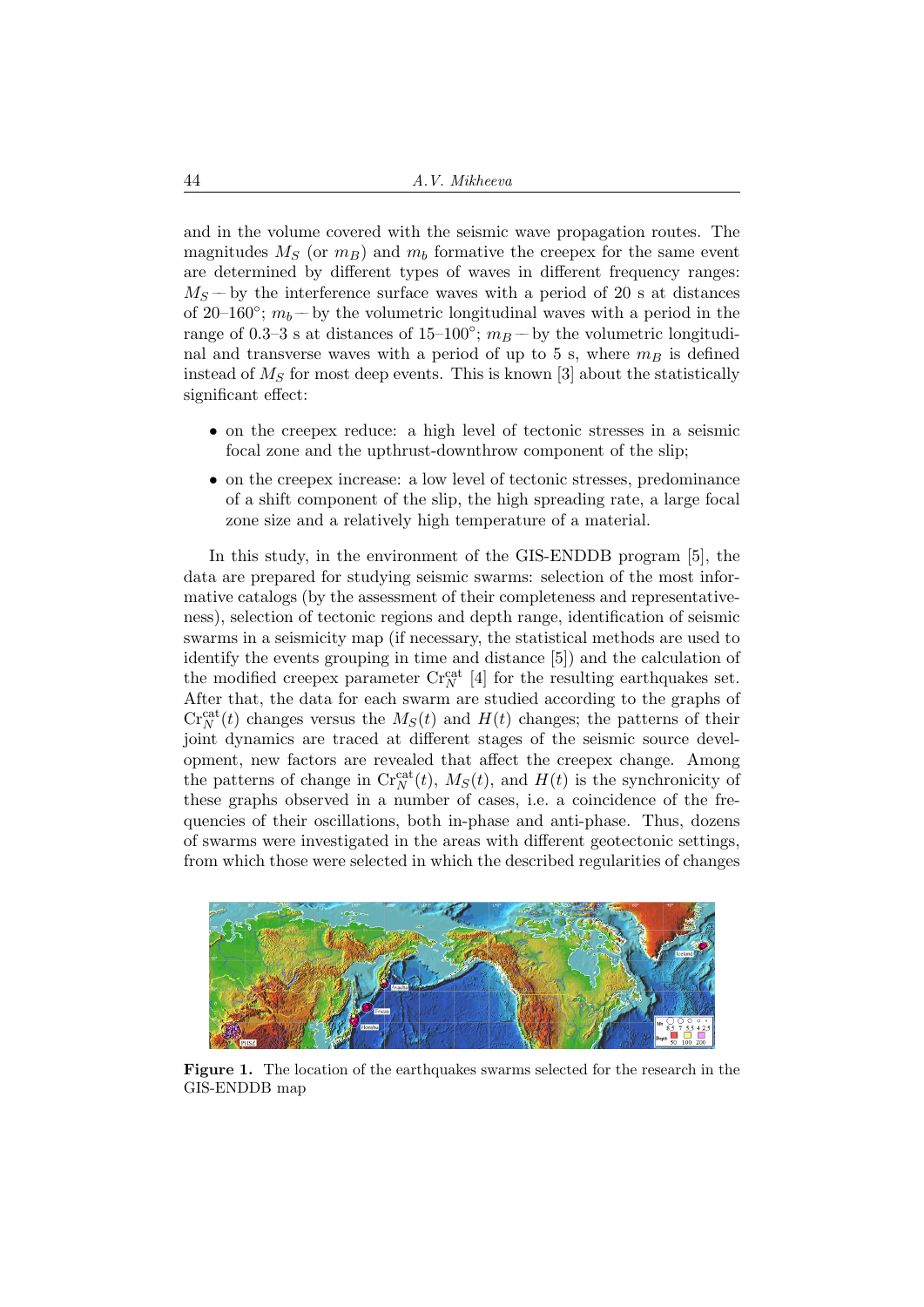in the considered parameters are traced: in the Freeze Strait, near the island of Honshu, in the Avacha Bay of Kamchatka, under the Iceland island and in the Pamir-Hindu Kush seismic focal zone (Figure 1).

#### 1. The characteristic of the data used

It is more efficient to analyze the distribution of earthquake characteristics within the framework of a single catalog [6], but sometimes the results obtained must be confirmed using data from other catalogs. Therefore, in this study, catalogs from several sources were used. First of all, this is the combined ISC global catalog [7], which contains the most complete information about various magnitudes: both their own definitions  $M_S$  and  $m_b$ , and the definitions  $M<sub>S</sub>$  of various other agencies. But, for example, for the deep earthquakes of the Pamir–Hindu Kush seismic focal zone (PHSZ) with  $H \geq 100$  km the ISC does not give its own  $M<sub>S</sub>$  definitions, and when investigating deep swarms, we use the ISC links to data on  $M<sub>S</sub>$  and  $m<sub>b</sub>$  of the agency IDC (The International Data Centre, Vienna International Centre, Austria), and for even deeper earthquakes with  $H \geq 200$  km of the agencies GCMT (The Global CMT Project, Institute de Physique du Globe de Paris), MOS (Geophysical Survey of Russian Academy of Sciences) and IPGP (Institute de Physique du Globe de Paris). The sample obtained in this way is 1661 records for the period of 17.03.2000–27.05.2019.

In addition, a more representative CSN Catalog of the Chinese seismological network was used [8], which has its own  $M<sub>S</sub>$  and  $m<sub>b</sub>$  definitions for crustal earthquakes, and own  $m_b$  and  $m_B$  definitions for deep events  $(H \geq 100 \text{ km})$ . For example, a sample of crustal events in the West Pacific subduction zone  $(-15-80°N; 140-180°E)$  is 542 records for the period of 01.01.1994–01.01.1996, and for deep events in the PHSZ area is the 984 records for the period of 05.01.2000–25.08.2017.

The use of different sources of catalogs and magnitudes is explained by the different representativeness of samples with paired magnitudes, which affects the reliability of the estimation of the creepex parameter. The calculation of errors according to the method described in [5] has shown, based on the samples used in this study, that for creepex estimate of large crustal earthquakes with  $M_S \geq 7$  according to ISC, the statistical error  $\delta \sim 1/\sqrt{n}$ (where n is the number of events in the sample) exceeds  $40\%$  (therefore, in this paper, the ISC catalog was not used to study crustal earthquakes), and according to CSN ––  $\delta \sim 28\%$  (moreover,  $\delta = 6.7\%$  for  $6 \leq M_S \leq 6.9$  and  $\delta = 2.2\%$  for  $5 \leq M_s \leq 5.9$ ). According to the samples of deep earthquakes of the PHSZ, where only one event occurred with  $M_S \geq 7$ , the statistical reliability of the ISC data is not high already since  $M_S \geq 5$  and the error is according to IDC –– 30% (moreover,  $\delta = 7.4$ % for  $4 \leq M_S \leq 4.9$  and  $\delta = 3$ % for  $3 \leq M_S \leq 3.9$ , while according to CSN (for  $m_B \geq 5$ ) – 9.6%. In other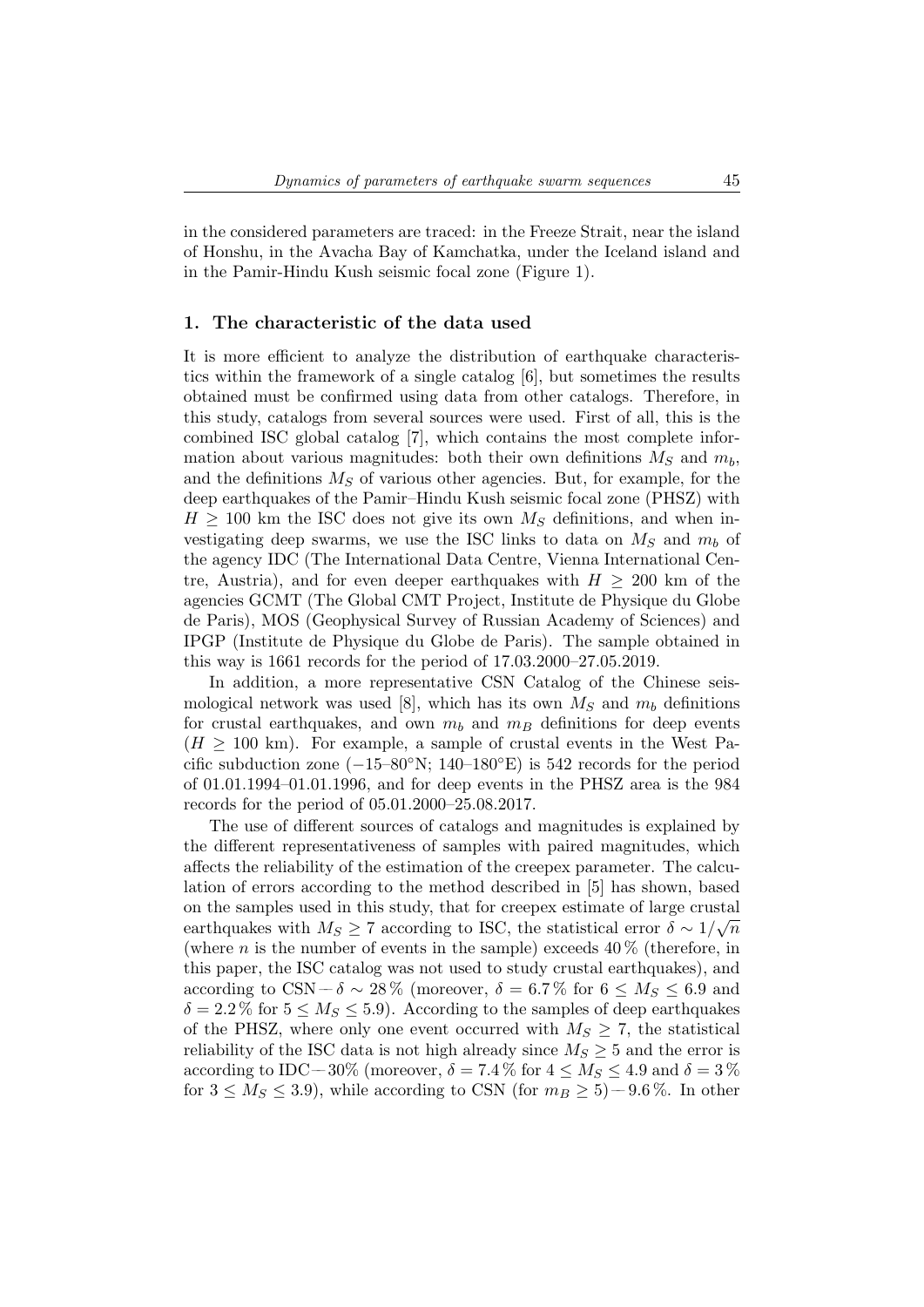catalogs, we use only single determinations of the magnitude  $M<sub>S</sub>$ . Thus, the most reliable information on the destruction nature in the area of earthquake swarms (with a satisfactory error of quantitative estimates:  $\leq 10\%$ ) can be obtained from the time behavior of the creepex of the crustal events with  $M_S \leq 6.9$  according to the CSN catalog and deep-seated with  $M_S \leq 5.6$ according to the IDC catalog, those belonging to the magnitude ranges with a statistically sufficient sample size (one hundred or more events).

## 2. Regularities of parameters changing for earthquake swarms

In the papers  $[6, 9]$ , the regularities of changes in the parameters of magnitude, depth, and creepex in aftershock sequences caused by the largest earthquakes in the areas of plate convergence were revealed. The temporal distribution of the aftershocks  $M_S(t)$  clearly manifests the process of relaxation of the seismic source in the first hours after the main shock by partial, periodic chains of events. The behavior of  $\mathrm{Cr}_N^{\mathrm{cat}}(t)$  in the overwhelming majority of examples, at the moment of the main shock demonstrates a positive jump of creepex (less often –– zero, i.e., the background value of creepex), which can characterize a greater contribution of quasi-plastic motion to the mechanism of the main shock (and sometimes of several subsequent shocks). After that the first hours (sometimes the first days) there is a dynamics of a creepex within the values of 0–0.3 or sign-alternating dynamics with a positive trend (presumably, partial dilatancy), then a gradual or sign-alternating decline with a negative trend (from several days to several months), characterizing the transition of the environment to brittle destruction.

It is interesting that a comparison of the graphs  $\mathrm{Cr}_N^{\mathrm{cat}}(t)$  and  $H(t)$  for the aftershock swarms of large earthquakes shows that often, positive jumps of a creepex among aftershocks (or the moment of the main shock, regardless of the magnitude of its creepex) correspond to depth jumps or are associated with an increase in the depths of the preceding shocks. Physically, this can be explained by the effect on these shocks or on the process of their preparation from the deep thermodynamic processes that increase the temperature of the environment  $T$  with depth and in this case affect the type of influence on the seismic source and on the final value of the creepex due to the T-factor.

An explanation for the cases of a positive jump of the creepex at the moment of the main shock in the absence of its connection with depth can be the process of dilatancy  $[10, 11]$ , i.e., the destruction of rocks in the focal zone and their transformation to a finely dispersed (free-flowing) state with a high absorption of high-frequency seismic waves, as a result of which seismic radiation at the exit from the focal zone is depleted in the highfrequency component. The same model (but in the form of destruction of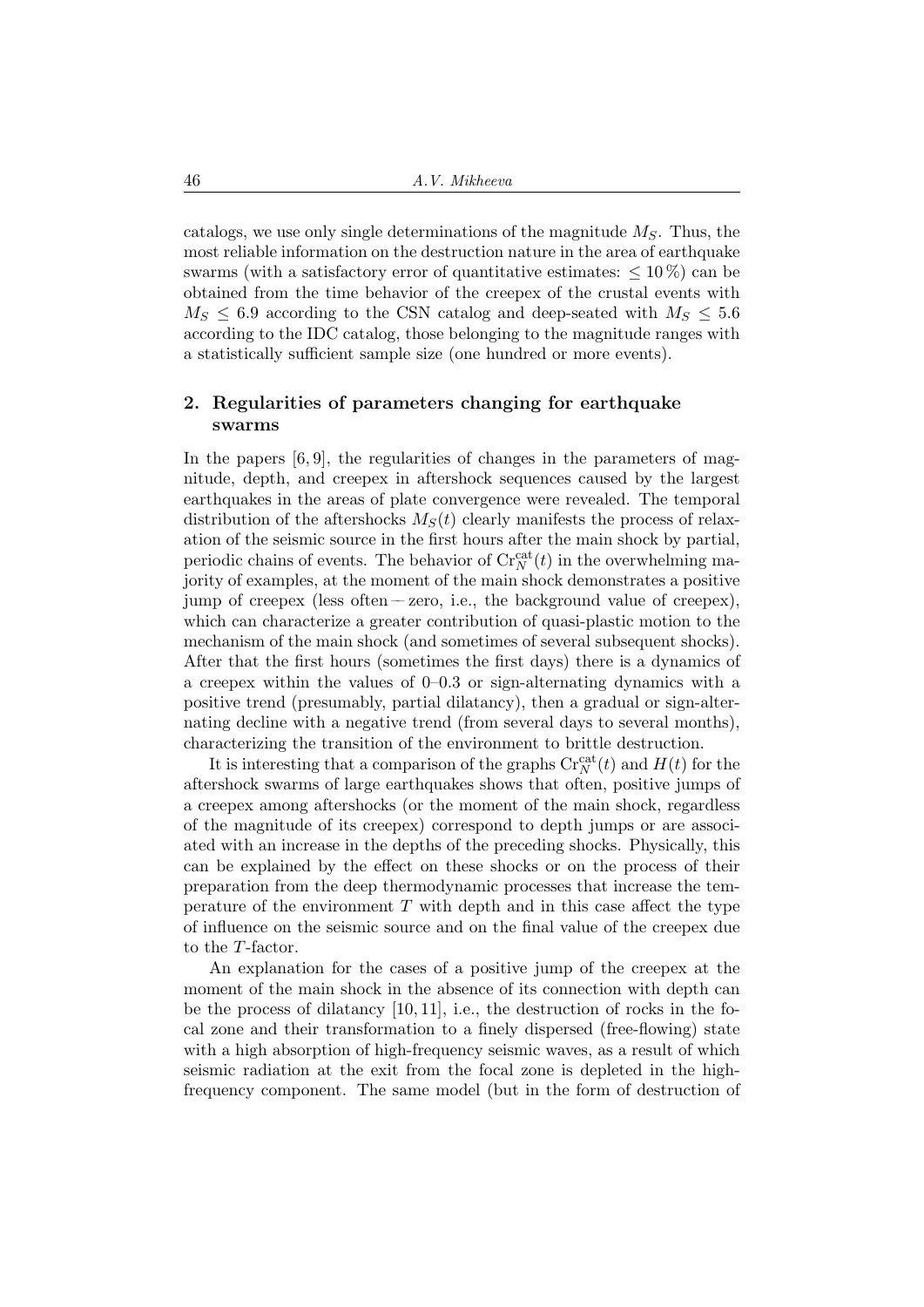individual brittle partialities of the focal zone and their transfer to a finely dispersed state, consolidating adjacent rock areas [11]) well explains the sign-alternating behavior and positive trend of creepex in the beginning of the aftershock swarm. Subsequently, the geophysical environment can heal, due to the fluids, the pressure  $P$  and the temperature (for example, calcium, magnesium and iron chlorides cement free-flowing silicates several days until the monolithic state of the rock [12]). Healing will be accompanied by the emergence of the new internal stresses (for example, due to the crystallization pressure), and a smooth negative trend in the creepex value will be observed in the seismic source for several days or months [6].

The listed patterns refer to the aftershock sequences, which have their own specifics: the largest earthquake is the first one (before it, weak events in the future focal zone are either absent or are separated in time by weeks, sometimes by months) and has the most significant effect on the environment. In this paper, we study swarms that are organized in another way: large shocks occur among many weak events in a certain local zone of the Earth's crust and may not have a pronounced main event of the senior energy class. In such swarms, on the background of an increased frequency of events, there is no decay of the event energy in time, which is characteristic of the aftershock sequences [13]. We will consider the properties of earthquake swarms, both shallow (in the zones of plate divergence and spreading) and deep-focus (by the example of PHSZ).

The swarm near the Freeze Strait 03.12.1995 is located in the divergence zone of the oceanic and continental plates and is unique in that after its largest earthquake (of  $M<sub>S</sub> = 7.5$ ) within 22 minutes, six larger earthquakes occur, four of which of  $M<sub>S</sub> = 7.0–7.2$ . A specific of this fragment is its relatively large depth: 29–40 km, as well as the clear phase correlation of periodically varying magnitudes and depths (which indicates to the state of an earthquake roll-call) and their inverse correlation with the creepex



**Figure 2.** a) The dynamics of the parameters  $H$ ,  $M_S$  and  $Cr_N^{\text{CSN}}$  of a half-hour fragment of the seismogeodynamic process in the focal zone of the earthquake swarm near the Fries Strait (03.12.1995,  $M_S = 7.5$ , 6.7–7.2): black color is  $M_S(t)$ , green is  $H(t)$ , blue is  $\mathrm{Cr}_N^{\mathrm{CNN}}(t)$ . Zero time-point shows the strongest event of the swarm 03.12.1995, 18h 1m,  $M_S = 7.5$ . b) The dependence  $M_S(H)$  of the events over the interval from −3.6 hours to 0.77 hours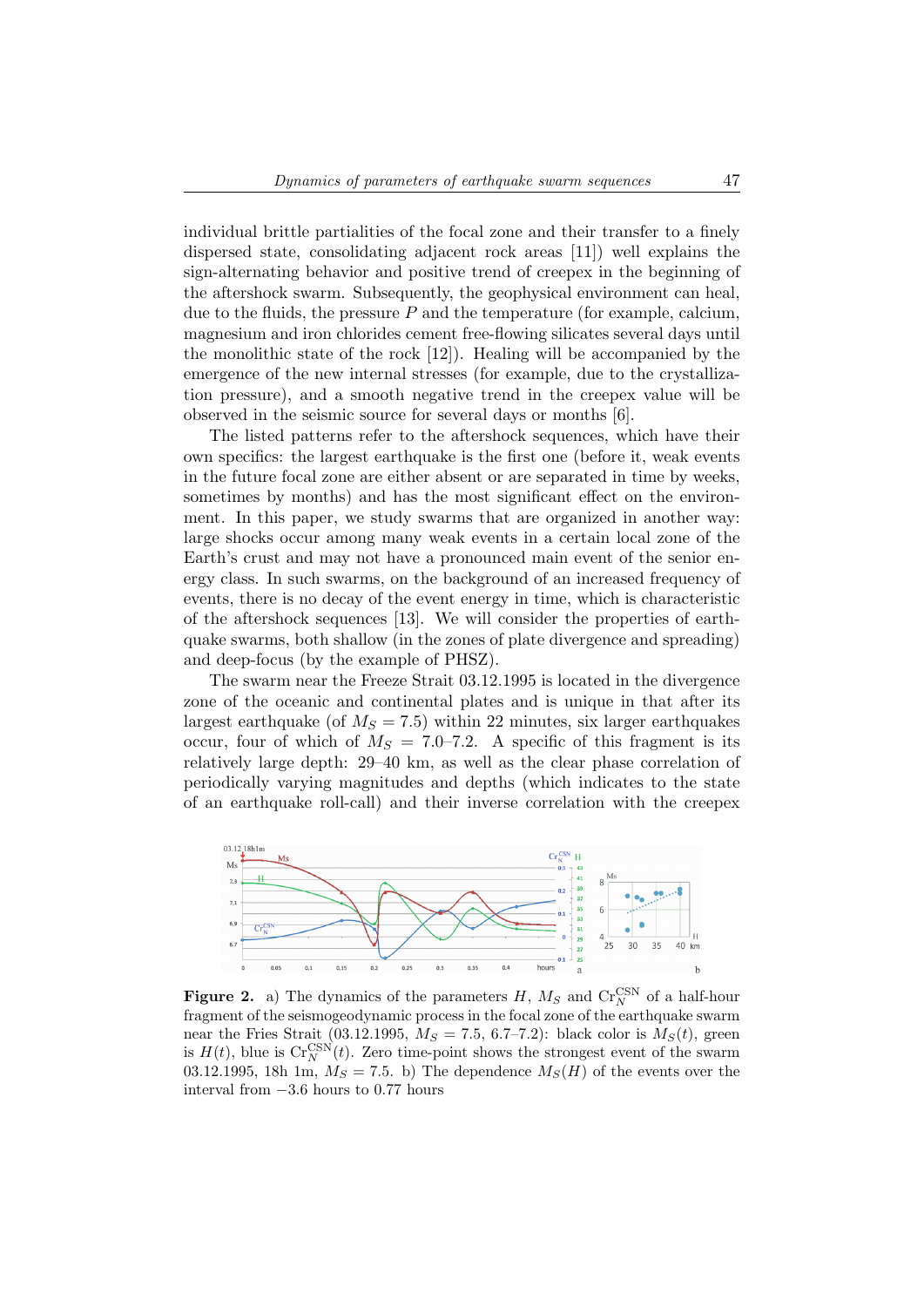Date, h:min Hours  $\Big|\qquad \text{Gr}_{N}^{\text{CSN}}\Big|$  $M_S$   $H,$  km 02.12, 22:00  $-19.4$  0.01440  $4.4$  31  $02.12, 23:00$   $-19.0$   $-0.05631$   $5.1$   $32$ 02.12, 24:00  $-17.7$  0.09119 4.7 31 03.12, 01:00  $-16.9$   $-0.00066$   $4.6$  33 03.12, 09.00  $-8.5$  0.02306 4.8 32 03.12, 12.00  $-5.4$  0.03477  $4.9$  32 03.12, 14.00  $-3.6$  0.02672 4.5 29 03.12, 18:01 0 −0.01318 7.5 40 03.12, 18:10 | 0.15 | 0.07104 | 7.2 | 36

**Table 1.** The earthquakes parameters  $H$ ,  $M_S$  and  $Cr_N^{\text{CSN}}$  of a swarm fragment near the Fries Strait until the strongest shock  $03.12.1995\ 18:01\ (M<sub>S</sub>=7.5)$ 

(Figure 2a). The inverse correlation between the dynamics of the creepex and depth can be explained by the predominant influence on the value of the creepex of the above-described (for aftershock swarms) effect of dilatancy, which decreases with depth due to the tectonic pressure of the overlying rocks (P-factor).

Let us note that the correlation of the graphs  $M<sub>S</sub>(t)$  and  $H(t)$  (Table 1) starts 8.5 hours before the strongest event of the swarm  $(M<sub>S</sub> = 7.5)$ , and the inverse correlation of the graph  $\mathrm{Cr}_N^{\mathrm{CSN}}(t)$  with them is 3.6 hours before this event, and these patterns ends at a point of 0.77 hours after it, which may indicate to the preceding strongest shock state of the weak earthquakes roll-call (of  $M<sub>S</sub> = 4.5-4.9$ ) at depth levels of 29-32 km, which has caused a shock of  $M_S = 7.5$  at a greater depth  $(H = 40 \text{ km})$  and then a roll-call of stronger swarm earthquakes at depths of 29–40 km. Figure 2b shows a directly proportional relationship  $M_S(H)$  for synchronous events of the interval from −3.6 hours to 0.77 hours, which are grouped at three depth levels:  $30 \pm 2$ ,  $35 \pm 1$ , and 40 km.

In general in swarms, in contrast to aftershock sequences, such a uniform periodicity of the parameters  $M_S$ , H and  $\mathrm{Cr}_N^{\mathrm{cat}}$  change in time is not often observed (in this swarm, it is also traced only in a short-term cluster of events, characterized by the increased frequency and energy), but for alternating-periodic oscillations similar to the shown here inverse correlation in phase of the graphs  $H(t)$  and  $\text{Cr}_{N}^{\text{cat}}(t)$  is often observed, demonstrating the establishment of an organized state of the environment with a strictly deterministic effect of depth parameters on a creepex.

For example, for a swarm of earthquakes near the island of Honshu (08.04–31.12.1994), the inverse correlation of  $H(t)$  and  $\mathrm{Cr}_N^{\mathrm{cat}}(t)$  traced throughout the whole swarm (except for individual events), starting from the second event after the first shock of the swarm  $(08.04.1994, M<sub>S</sub> = 6.8)$ (Table 2), continuing on very rare events for 268 days at depths of 31–53 km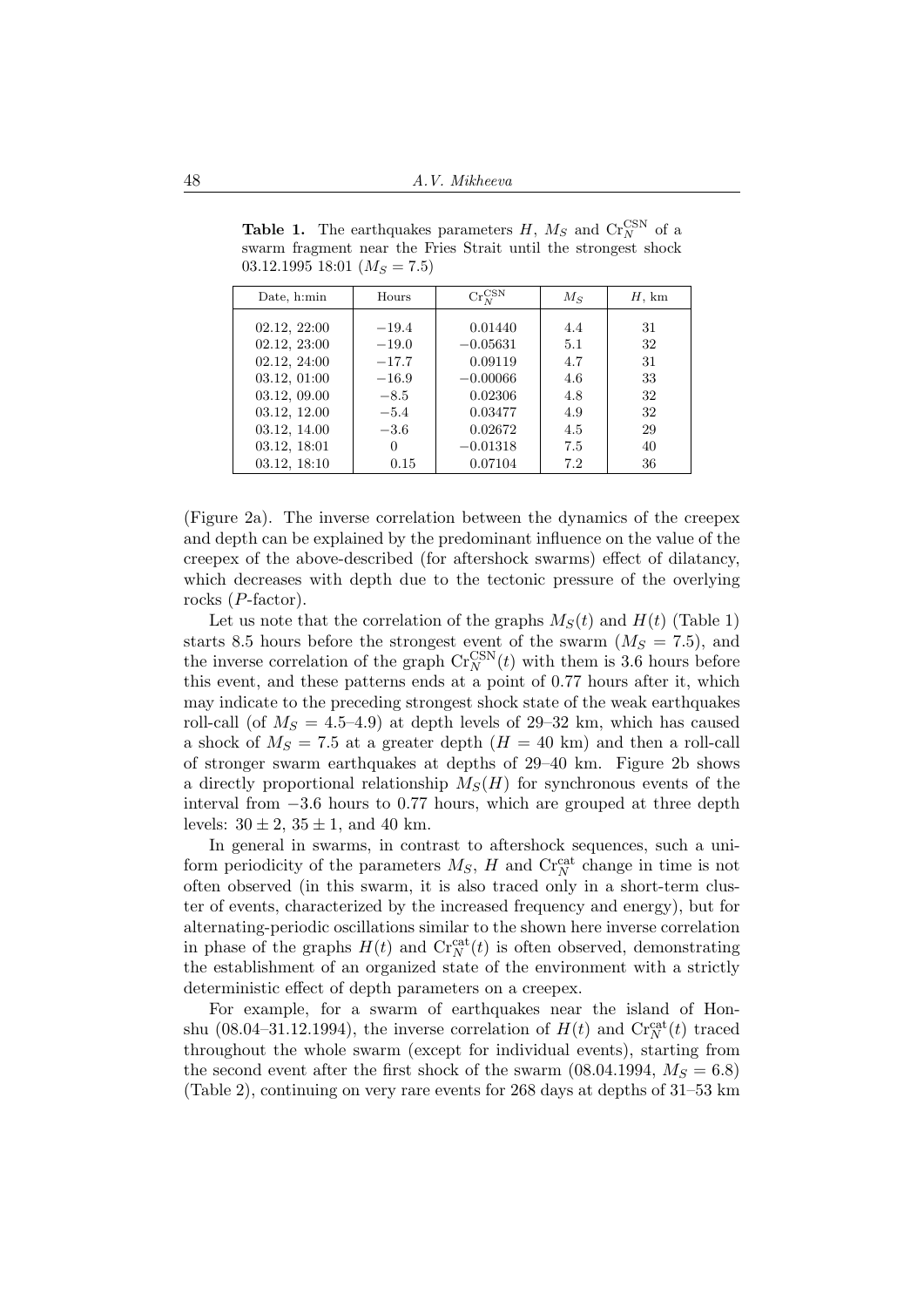| Date, h   | Hours       | $\mathrm{Cr}_N^{\mathrm{CSN}}$ | $M_{S}$ | H, km |
|-----------|-------------|--------------------------------|---------|-------|
| 08.04, 01 | $^{-268.5}$ | $-0.02185$                     | 6.8     | 13    |
| 08.04, 14 | $-267.9$    | 0.07436                        | 4.9     | 36    |
| 23.04, 19 | $-252.7$    | 0.00185                        | 4.3     | 49    |
| 30.07, 21 | $-152.6$    | 0.00185                        | 4.3     | 53    |
| 14.08, 09 | $-138.1$    | $-0.03504$                     | 5.6     | 44    |
| 18.09, 16 | $-102.8$    | 0.09119                        | 4.7     | 31    |
| 10.12,09  | $-18.1$     | $-0.07730$                     | 4.6     | 47    |
| 28.12, 12 |             | $-0.01326$                     | 7.3     | 25    |

**Table 2.** The earthquakes parameters  $H$ ,  $M_S$  and  $Cr_N^{\text{CSN}}$  of a swarm fragment near Honshu Island (08.04–28.12.1994) until the strongest shock 28.12.1994 12:00,  $M_s = 7.9$ 

until the strongest shock 28.12.1994 ( $M_S = 7.9$ ,  $H = 25$  km) and ending 4.5 days after it. The dynamics correlation of the parameters  $H(t)$  and  $M<sub>S</sub>(t)$ is inverse here (Figure 3) and lasts 268 days, including the strongest shock. Then, from the next event after the strongest shock, a short fragment of the direct correlation of the graphs  $M<sub>S</sub>(t)$  and  $H(t)$  appears with the continuing inverse correlation of the depth with the creepex, which is completely similar to the previous example, and continues for 0.35 days after it (i.e.  $\sim 8$ hours), ending 1 hour 40 minutes before the next large shock happened at a much shallower depth  $(M<sub>S</sub> = 6.6, H = 10$  km). This indicates that, under conditions P-factor, the phase correlation between the oscillations  $H(t)$  and  $M<sub>S</sub>(t)$ , associated with the earthquakes depth roll-call, can be both direct and reverse. On the example of the swarm near Honshu Island, we observe both types of the correlation, i.e. two modes of the earthquake roll-call.

The type of the correlation of the graphs  $H(t)$  and  $M<sub>S</sub>(t)$  is determined by the circumstance at which the depth level the strongest earthquake of the roll-call occurs: at the upper or at the lower one. In addition to the example of a swarm near the island of Honshu, the inverse correlation of the graphs  $H(t)$  and  $M<sub>S</sub>(t)$  can be traced, for example, on the first day of



**Figure 3.** The dynamics of the parameters H,  $M_S$  and  $Cr_N^{\text{CSN}}$  of a 3.2-days fragment of an earthquake swarm near Honshu Island (28–31.12.1994). The scale for H and  $10M_S$  is on the left and the scale for  $\mathrm{Cr}_N^{\mathrm{CSN}}$  is on the right. Zero timepoint shows the strongest event of the swarm 28.12.1994 ( $M<sub>S</sub> = 7.9$ )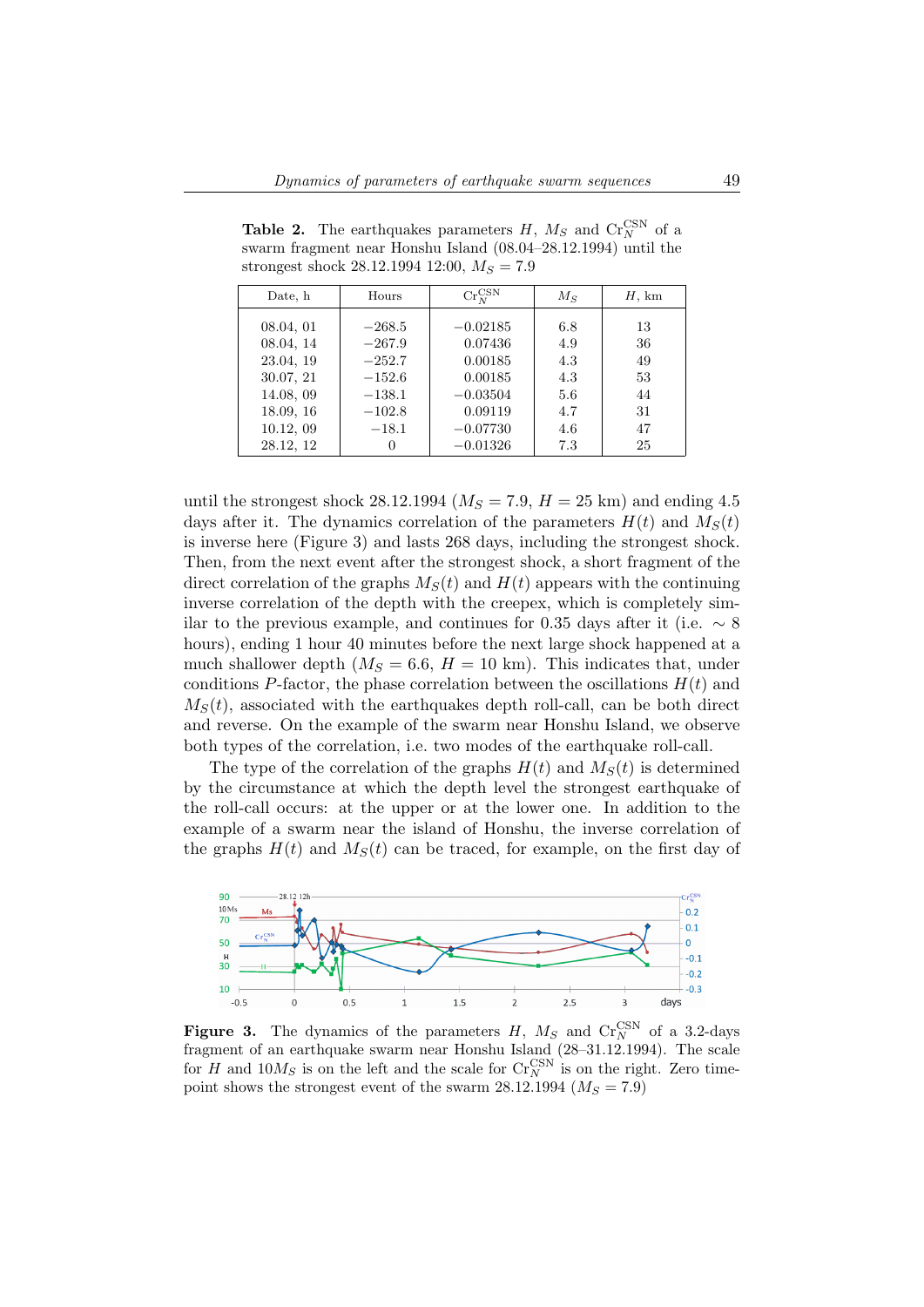

**Figure 4.** The dynamics of the parameters  $H, M_S$  and  $Cr_N^{\text{CSN}}$  of 6-hour fragment of the earthquake swarm 19–22.05.2013 in the Avacha Bay of Kamchatka Peninsula. The scale for H and  $M_S$  is on the left and the scale for  $\mathrm{Cr}_N^{\mathrm{CSN}}$  is on the right. The gray line is the dynamics of  $M<sub>S</sub>$  after introducing corrections for depth. Zero timepoint shows the strongest event of the swarm 19.05.2013 18:44,  $M_S = 6.4$ 

the swarm on May 19–22, 2013 in Avacha Bay on the Kamchatka Peninsula (Figure 4). Since the first strong event of the Avacha swarm occurred at the upper level of the depths (in contrast to the swarm of the Freeze Strait, where it occurred at the lower, deeper level, see Figure 2), the dependence  $M<sub>S</sub>(H)$  in the Kamchatka swarm is inversely proportional. In addition to the pronounced roll-call of its earthquakes, the Kamchatka swarm demonstrates the establishment of an organized state of the environment, characterized by the interrelation of the depth and the creepex, but with the other relationship between their dynamics (see Figure 4). The short-term (0.25 days from 17:44 19.05 to 0:05 20.05) direct correlation of  $H(t)$  with  $\mathrm{Cr}_N^{\mathrm{cat}}(t)$  (with the exception of one H-transition to the level of 83 km and three weak events before and after it), probably, indicates to the predominant influence of temperatures increasing with depth on the increase in the creepex, i.e. of the T-factor (see Figure 4). In the same fragment, the inverse correlation  $H(t)$ with magnitude characterizing the roll-call is observed (except for the abovenoted events of H-transition). After this fragment, throughout the 4-day Avacha swarm and after it, a similar type of correlation between the parameters  $H$ ,  $M_S$  and  $Cr_N^{\text{cat}}$  are observed in this focal zone only occasionally, for a small number of events (for example, for six rare events that occurred from May 24 to 28, 2013,  $H = 17$ –39 km). It is interesting that according to the first three events of the Avacha swarm  $(M_S = 5-5.4)$ , happened an hour before its strongest event (19.05.2013 18:44,  $M_S = 6.4$ ,  $H = 20$  km), there is a direct correlation of all the three parameters:  $H, M_S$  and  $\mathrm{Cr}_N^{\mathrm{cat}}$ , which suggests that this shock (and the entire subsequent swarm) is preceded by a roll-call of deep seismically activity (at depth levels  $H = 32{\text -}54$  km), activated a stronger response with  $M_S = 6.4$  in the upper layers of the Earth's crust  $(H = 20 \text{ km})$ . This correlation is especially noticeable after the introduction into the value  $M<sub>S</sub>$  of the corrections for the depth according to [14]. A synchronous with  $H$  and  $M<sub>S</sub>$  change in the creepex may indicate to the predominant influence on the physics of these events of the T-factor as well.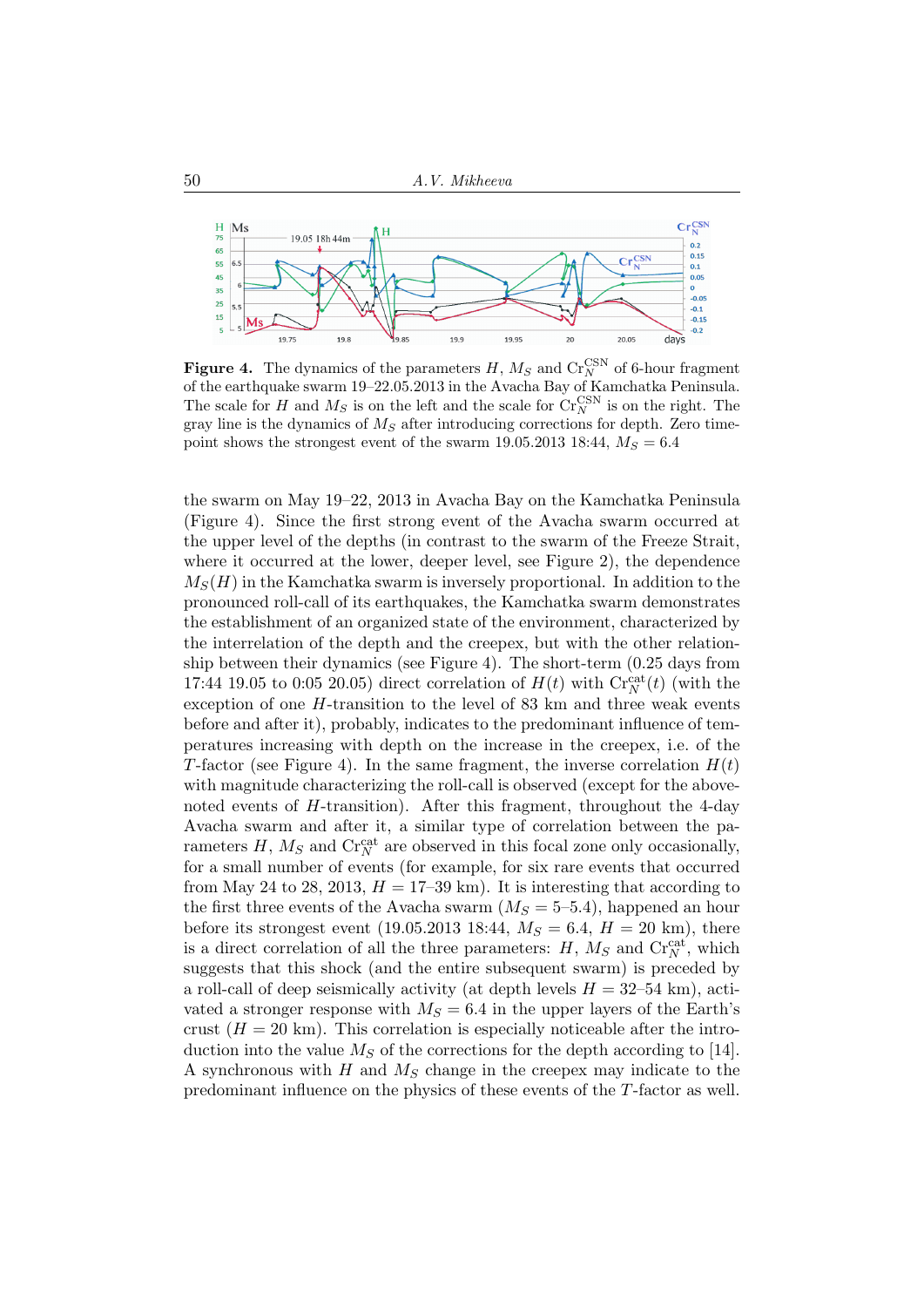It can be assumed that the phase-synchronous periodicity of the parameters  $H$ ,  $M_S$  and  $Cr_N^{\text{cat}}$  before the largest events of earthquake swarms is a characteristic sign of such type of the environment organized state (a rollcall of stronger and deeper earthquakes with weaker and shallow ones, the T-factor of the depth effect on the creepex), which is a condition conducive to the occurrence of stronger earthquakes in the swarm.

Unfortunately, such a synchronicity is not often observed in seismicity related to the Earth's crust in divergence zones of the oceanic and continental plates. It was noted only in the seismic swarm activity, and has not been yet identified before large individual seismic shocks accompanied by an aftershock sequence. Let us consider whether such a synchronicity is observed in deep seismic focal zones in the divergence areas of the continental plates, as well as in spreading zones.

In general, the swarm seismicity in the "hot" spreading zones, in contrast to the convergence zones, is characterized by a positive creepex trend over long time intervals (up to several months). So, the vast majority of the earthquakes swarm of 2.10.2014–13.01.2015 on the island of Iceland ( $M<sub>S</sub> = 4.6$ – 5.6) according to the CSN data is characterized by positive creepex values, and its dynamics correlates with the dynamics of the earthquake magnitude (except for some of the most abrupt  $H$ -transitions). At the same time, the dynamics of the creepex has a positive trend (Figure 5a), and the depth changes in a very small range  $(H = 3-11 \text{ km})$  in contrast to the examples considered above in the areas of convergence, where the events of each focal zone are characterized by a large scatter of magnitudes and depths. The Icelandic swarm shows a direct proportional dependence of the creepex on magnitude  $\mathrm{Cr}_N^{\mathrm{CNN}}(M_S)$  (Figure 5b, on the top) and inversely proportional one on depth  $\mathrm{Cr}_N^{\mathrm{CSN}}(H)$  (Figure 5b, on the bottom). The dependence of the magnitude on the depth has not been established. The direct proportional relationship of the creepex with magnitude (and positive trends in the creepex and magnitude changes for the swarm) can be explained by the growing heterogeneity of the medium simultaneously with an increase in the size of a focal zone of stronger shocks, which is apparently a characteristic of the seismicity in the spreading zone caused by the arrival of a new deep material and non-uniformity of its component phase transitions. An increase in the creepex with a decrease in depth (and a negative trend in the swarm depths dynamics) can be explained by the transition of seismic activity to the upper layers of the crust, characterized by an increase in the effect of dilatancy (weakened with depth due to an instant restoration of the rock strength: P-factor), which is similar to the explanation given above for an increase in the creepex for earthquakes of the upper level of depths in the Freeze Strait (i.e. in the plate convergence zone), which indicates to the fundamental similarity of the processes in a seismic source, independent of the focal mechanism and the type of tectonic setting. This physical model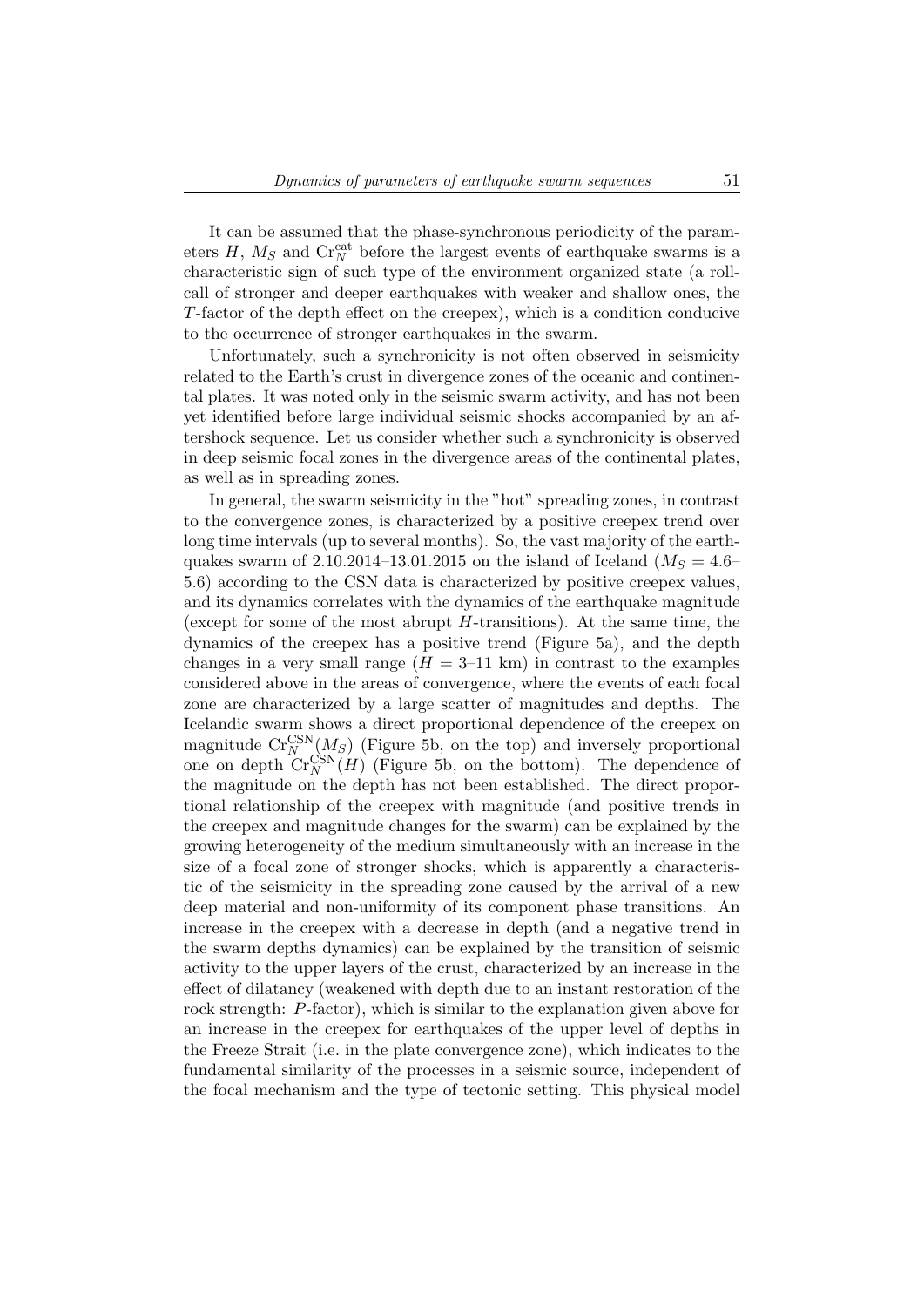

**Figure 5.** The dynamics of the parameters H,  $M_S$  and  $Cr_{\text{AN}}^{\text{CSN}}$  of 3.5-month swarm of earthquakes on 2.10.2014–13.01.2015. The scale for  $\mathrm{Cr}_N^{\mathrm{CSN}}$  and H is on the left and the scale of  $M_S$  is on the right.  $M_S = 4.6$ -5.6 and  $H = 3$ -11 km under the Iceland (a), as well as  $\mathrm{Cr}_N^{\mathrm{cat}}(M_S)$  and  $\mathrm{Cr}_N^{\mathrm{cat}}(H)$  dependence trends (b)

indicates to an increase in the contribution to the earthquake at a greater depth of a rigid fracture of a larger scale due to a more strength state of the medium.

Another important feature of the Icelandic swarm is a 1-month direct correlation of all the three parameters:  $H$ ,  $M_S$  and  $Cr_N^{\text{cat}}$  at the end of the swarm (see Figure 5a), which we explain by the predominant influence on the creepex of the T-factor associated with the transition of the seismic process to the upper depth level of 4–5 km, characterized by a large temperature gradient with a colder brittle fracture at shallower depths. Thus, by the end of the swarm activity, the properties of the medium change, and the resulting synchronization of all the three of its parameters at a small depth range leads to the cessation of the seismic swarm activity. Let us note that the same synchronization of a change in the values of the three parameters (but with a wide spread of depths of 5–10 km) is present in Figure 5a before the second strongest earthquake of the swarm (located at 10.48 months): 15.10.2014 ( $M<sub>S</sub> = 5.6$ ,  $H = 10$  km) within 14 hours before it, which like in the conditions of the plate divergence (for the Avacha swarm, see Figure 4) acts as a similar prognostic sign for a strong shock under conditions of spreading.

In conclusion, let us consider whether the synchronous behavior of the parameters of interest to us  $H$ ,  $M_S$  and  $Cr_N^{\text{cat}}$  is typical before the largest earthquakes in deep swarms localized in narrow seismic focal zones.

When calculating the  $\mathrm{Cr}_N^{\mathrm{cat}}$  on a sample of events with  $H\geq 100$  km of the ISC Catalog (with reference to the IDC) for a 500-kilometer circular neighborhood of the Pamir–Hindu Kush seismic focal zone (PHSZ), attention is drawn to the branching of the  $Cr_N(M_S)$  graph, which, apparently, characterizes the presence of two different processes that cause deep earthquakes of the PHSZ (Figure 6a). This branching can be seen in the  $Cr_N(m_B)$  dependence graph according to a more representative Chinese Catalog CSN (red dots in Figure 6a). Since the polygonal trend of this distribution should be used to find the  $\mathrm{Cr}_N^{\mathrm{cat}}$  [4], and the largest earthquake of PHSZ: 26.10.15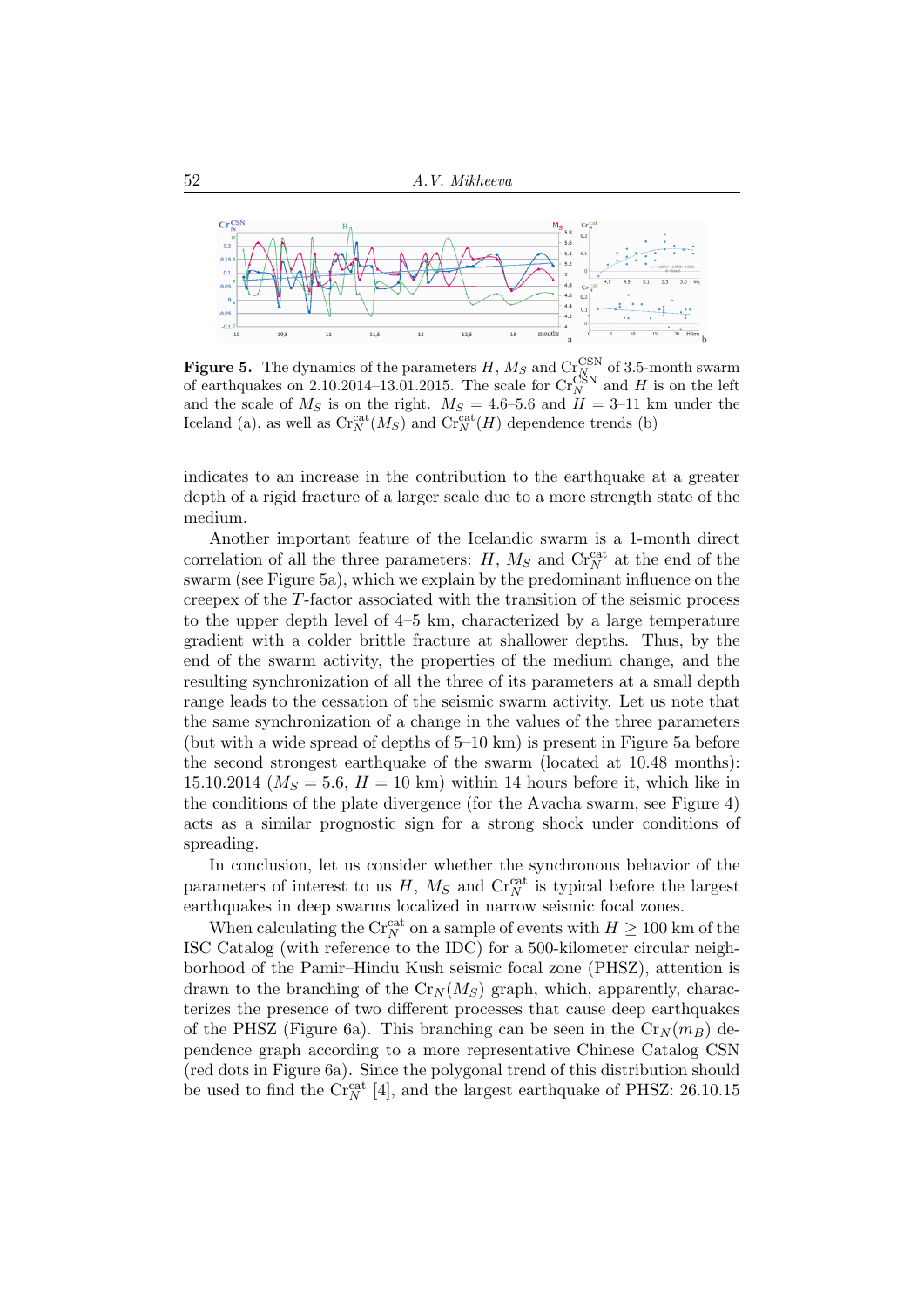

**Figure 6.** Distribution of the parameters of deep earthquakes at  $H \geq 100$  km for 2000–2018 in the Pamir–Hindu Kush seismic focal zone: a) a comparison of the dependencies  $C_{rN}(M_S)$  on a sample of the IDC Catalog (ISC) and  $C_{rN}(m_B)$ on a sample of the CSN Catalog with adding the event of 26.10.2015,  $M_S = 7.6$ ,  $H = 206$  km; b) the dynamics of the parameters H,  $M_S$  and  $Cr_S^{ISC}$  of events of the lower "branch" of the previous graph. The arrows mark the interval of the parameters the graphs synchronization

 $(M<sub>S</sub> = 7.5, H = 207$  km) lies on the lower branch of the graph (green dots in Figure 6a), then the events of the lower branch were selected from the whole set to plot its separate trend.

In [15], general properties of the parameters dynamics of deep earthquakes with  $H \geq 100$  km in subduction zones of the South Asian region are noted: mainly the negative values of the creepex; the time stretching of the dynamics of parameters  $H, M_S$  and  $\mathrm{Cr}_N^{\mathrm{cat}}$ , similar to the ones of the crustal earthquakes, in particular, for relaxation processes in the seismic source (if for the crustal events are days, then for the deep ones are months; if for the crustal events are months, then for the deep ones are years). In addition to these general properties of deep-seated processes, we present Figure 6b, which reveals the features for the events of the PHSZ belonging to the lower branch of Feagure 6a, i.e. having underestimated creepex values, like as for the deep earthquakes of subduction zones:

- 1. Very rare events (occurring with an interval of 1 to 43 months);
- 2. The graphs  $M<sub>S</sub>(t)$  and  $H(t)$  are asynchronous with respect to each other except for the interval from 26 months before the strongest event  $(26.10.15)$  up to 28 months after it;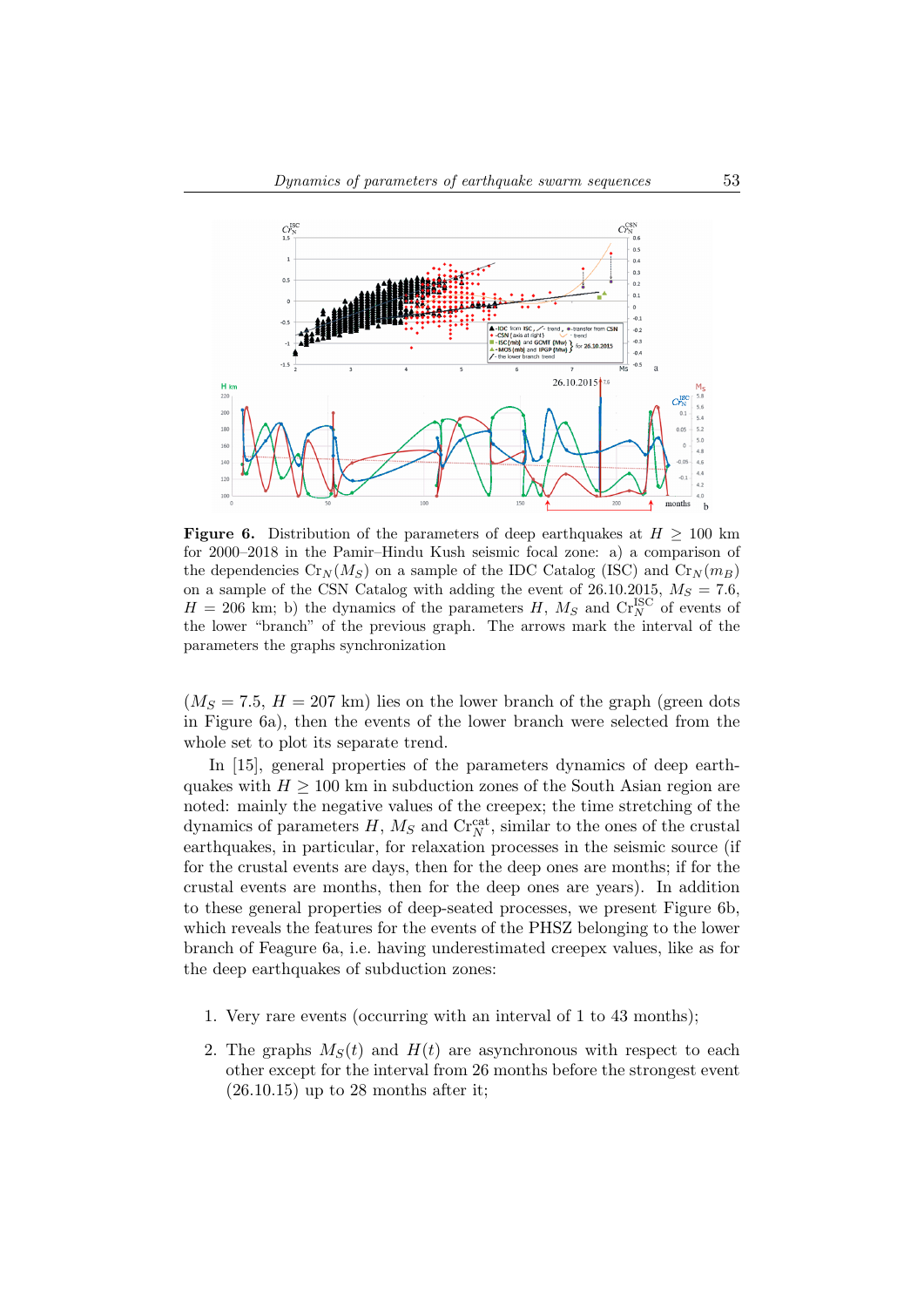3. The graph  $\mathrm{Cr}_N^{\mathrm{IDC}}(t)$  becomes synchronous with respect to the graphs  $M<sub>S</sub>(t)$  and  $H(t)$  11 days before the main shock and then during 29 months with the negative creepex of a greater fragility of shallower and weaker earthquakes.

Unlike the subduction zones, there are few strong events in the PHSZ, and for an accurate assessment of  $\mathrm{Cr}_N^{\mathrm{cat}}$  of the strongest PHSZ event (26.10.15), as is shown above, there are statistically insufficient events in the IDC primary source Catalog with  $M_S \geq 5$ . However, a change in time of the creepex of events with  $M_S \leq 4.9$ , it is this magnitude range in which the events of the synchronous part in Figure 6b belong to:  $M_s = 4-4.4$  thus became providing a sufficiently reliable information with an error  $\leq 8\%$ .

Thus, in the deep seismic focal zones, we observe the same synchronous oscillatory dynamics of the parameters  $H$ ,  $M_S$  and  $\mathrm{Cr}_N^{\mathrm{cat}},$  but more extended in time, which is probably associated with the earthquakes roll-call by depth levels, and characterizes (as in the crustal swarm seismicity) the state of the medium favorable for the preparation of a strong earthquake.

#### Conclusion

The method for calculating the normalized creepex  $C_{\text{IV}}$  implemented in the GIS-ENDDB geographic information system and its statistical modification  $\mathrm{Cr}_N^{\mathrm{cat}}$  allows us to use the latter in a complex geodynamic analysis, identifying by change of the  $\mathrm{Cr}_N^{\mathrm{cat}}$  in time the physically substantiated regularities of seismogenesis processes in the seismic focal zones characterized by swarm sequences. At the same time, a value of a creepex is determined by the development of the thermoactivation mechanism for overcoming the ultimate strength of a medium in different-scale structural units of the focus: a negative creepex when covering all the scales of a brittle fracture; a positive creepex predominantly multiple small-scale breaking bonds in a solid.

Examples of this mechanism used in the geodynamic studies of specific focal zones, given in the paper, suggest that most swarm processes are the brittle destructions, overcoming the ultimate strength as a result of the action of physical conditions that change in time and lead to different ratios of the contribution of viscous-plastic and rigid slidings to the destruction mechanism. In particular, these can be conditions of a strictly deterministic influence of depth parameters on a creepex, expressed in the proportional ratio of creepex and depth or in the correlation of  $H(t)$  and  $\mathrm{Cr}_N^{\mathrm{cat}}(t)$  graphs. Depending on the type of correlation (direct or inverse), these can be the effects of factors also related to depth: the temperature  $T$  or the pressure  $P$ .

It has also been shown that the seismic activity in a focal zone is often predetermined by the correlation of the graphs of changes in time for all the three parameters: magnitude, depth, and creepex  $(M_S, H, Cr_N^{cat})$ . Such an analytical connectivity, apparently, is a consequence of the establishment of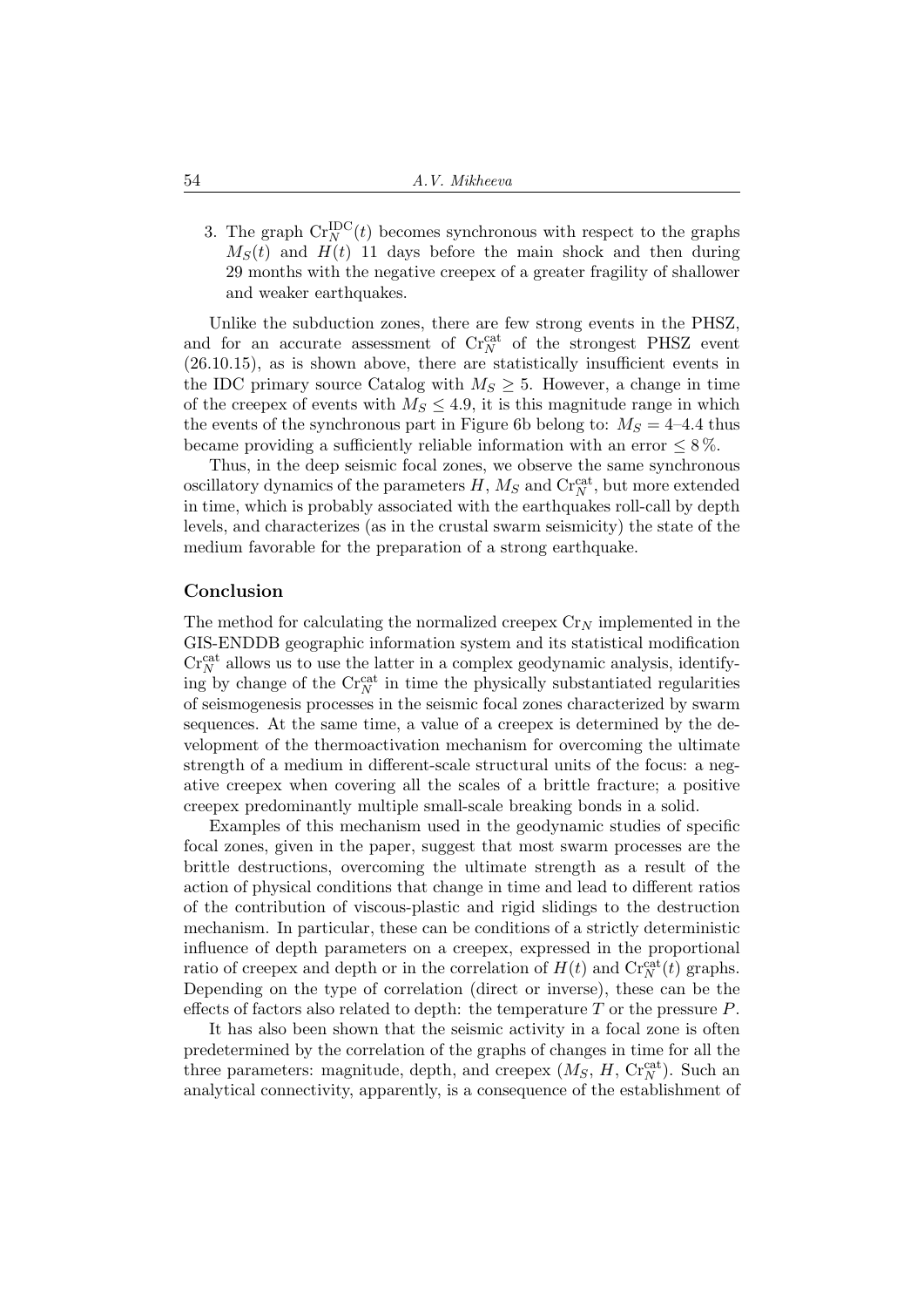an organized state of the medium in an earthquake source. In particular, such an organized state of the medium may be evidenced by the earthquakes roll-call observed in the swarm sequences at two or more depth levels. This organization is expressed in synchronous (with direct or inverse phase correlation) dynamics of the parameters  $M<sub>S</sub>$  and  $H$ , as well as in their direct or inverse correlation with  $\mathrm{Cr}_N^{\mathrm{cat}}$ , which characterizes the type of predominant physical processes in a focal zone. For example, it is possible that the directly proportional synchronicity of a change in the parameters  $H, M<sub>S</sub>$ and  $\mathrm{Cr}_N^{\mathrm{cat}}$  characterizes the state of a medium favorable for the completion of the strong earthquake preparation in the seismically active focal zone.

#### References

- [1] Prozorov A.G., Hudson D. Dependence between MLH and MPV on regional conditions and local interconnections // Magnitude and energy classification of earthquakes. Vol.  $2.$  – Moscow: IFZ AN SSSR,  $1974$  – P.  $208$  – $216$  (In Russian).
- [2] Kaverina A.N., Prozorov A.G. Variations of creepex depending on the type of tectonic structures and the focal mechanism: statistical analysis  $//$  Geodynamics and forecast of earthquakes. –– Moscow: Nauka, 1994. –– P. 85–93. –– (Computational seismology; Issue 26) (In Russian).
- [3] Neverova N.P. Creepex –– characteristics of the earthquake source // Materials of the Fourth International Seismological School "Modern methods of processing and interpretation of seismological data". – Obninsk,  $2009 - P$ . 105–122 (In Russian).
- [4] Mikheeva A.V., Kalinnikov I.I. Creepex as a parameter of seismo-geodynamic studies based on geo-information systems // CEUR Workshop Proc.: All-Russian Conference "Spatial Data Processing for Monitoring of Natural and Anthropogenic Processes", Novosibirsk, Russia, August 24–27, 2021. / Eds: Yu.I. Shokin, V.V. Alt, I.V. Bychkov, et all. –– Novosibirsk, 2021. –– P. 194– 202.
- [5] Mikheeva A.V. Geostructural Elements Identified by Mathematical Algorithms and Digital Models of the GIS-ENDDB Geographic Information and Computing System. –– Novosibirsk, 2016 (In Russian).
- [6] Kalinnikov I.I., Mikheeva A.V. The creepex-analysis of processes in large earthquakes focal zones by the GIS-ENDDB tools on the Tohoku example // Bull. Novosibirsk Comp. Center. Ser. Math. Model. in Geophys. –– Novosibirsk,  $2020 -$  Iss.  $22 - P$ .  $11-21$ .
- [7] ISC Bulletin: event catalogue search // International Seismological Centre  $[Site]$ . –– URL: www.isc.ac.uk/iscbulletin/search/catalogue/#iscbulletin/. United Kingdom, Thatcham: Internat. Seismol. Centre, 2020.
- [8] CSN Catalog of the Earthquakes // China Seismological Network [Site]. –– URL: https://data.earthquake.cn/gcywfl/index.html (in Chinese).